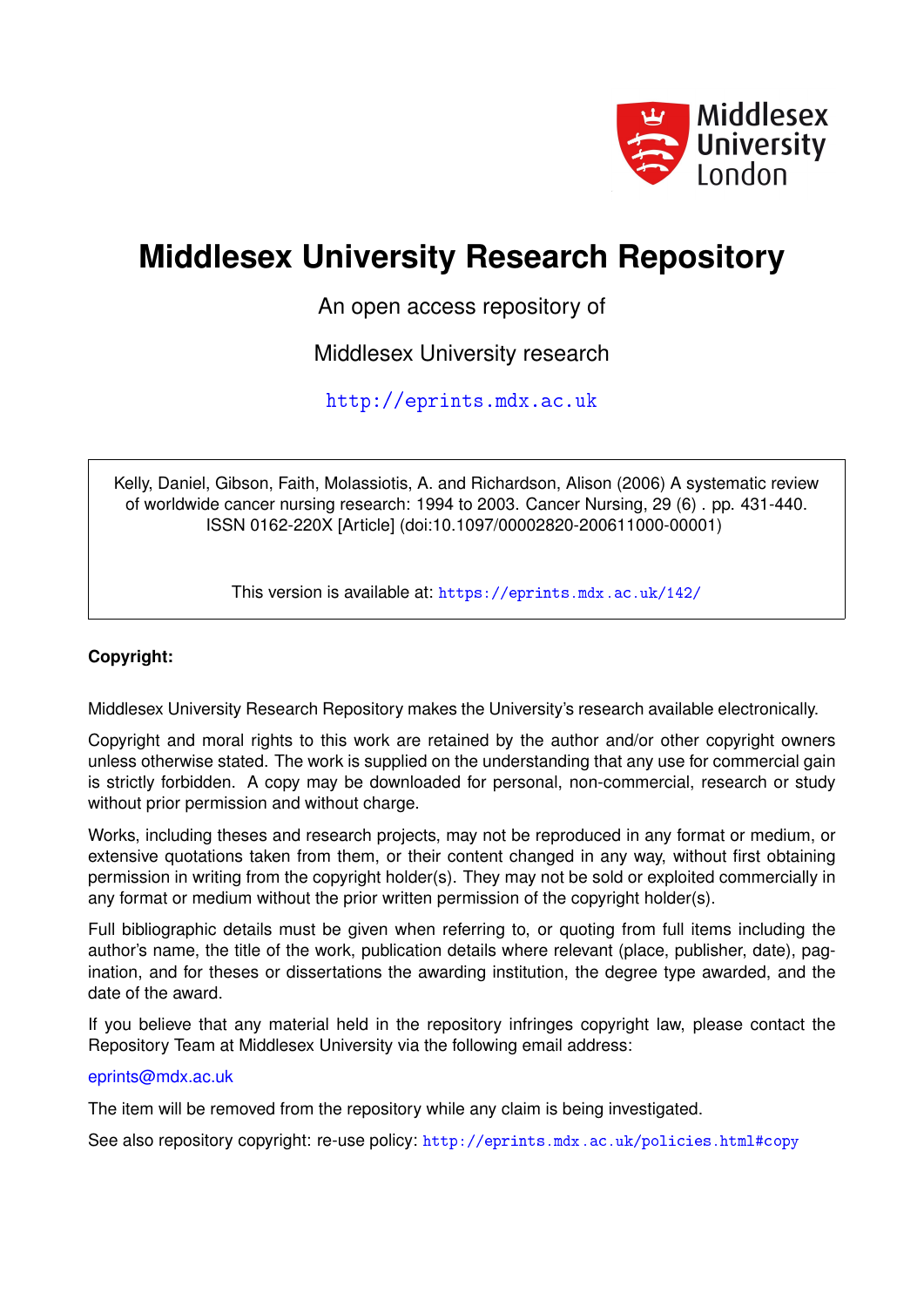

A. Molassiotis, PhD, RN F. Gibson, PhD, RCN D. Kelly, PhD, RN A. Richardson, PhD, RN R. Dabbour, PhD(c), RN A. M-A. Ahmad, RN N. Kearney, MSc, RN

# A Systematic Review of Worldwide Cancer Nursing Research

1994 to 2003

#### KEY WORDS

Cancer nursing Evaluation Research Systematic review The aim of this study was to assess the cancer nursing research papers published in the past decade; identify their characteristics in terms of country of origin, participants, settings, diagnostic foci, and methodologic choices; and evaluate their quality. A systematic review was carried out of all published papers in the Cumulative Index of Nursing and Allied Health Literature between the years 1994 and 2003, using the keywords ''cancer,'' ''nursing,'' and ''research.'' A total of 619 papers met inclusion criteria and were evaluated by 5 researchers. Almost half the papers were derived from the United States (49.1%), followed by the UK, Sweden, Canada, and Australia. In more than half of the published papers (52.2%), health professionals (mostly nurses) were the studies' participants. Also, much of the published research used patients with mixed diagnosis, or patients with breast or hematologic cancers. Two-thirds of the studies were quantitative, whereas most studies were descriptive in nature. The quality of both quantitative and qualitative studies was low, with only a small percentage meeting the highest quality criteria. Studies reporting funding and those published in journals with an impact factor showed a higher quality score than those not reporting funding or not published in journals with an impact factor. Cancer nursing research is still in a developmental stage, although it has made a considerable contribution to the evidence base of the discipline. A number of issues need to be tackled before we improve our output, such as organizational or workforce issues, infrastructure support, funding, and methodologic challenges.

Corresponding author: Alexander Molassiotis, PhD, RN, School of Nursing, Midwifery and Social Work, University of Manchester, Coupland III, Coupland Street, Manchester M13 9PL, UK (e-mail: alex.molassiotis@ manchester.ac.uk).

Accepted for publication May 11, 2006.

From the University of Manchester, Manchester (Prof Molassiotis, Mrs Dabbour, and Mr Ahmad); Great Ormond Street Hospital for Sick Children, London (Dr Gibson); Middlesex University, London (Dr Kelly); King's College, London (Prof Richardson); and the University of Stirling, Stirling, UK (Prof Kearney).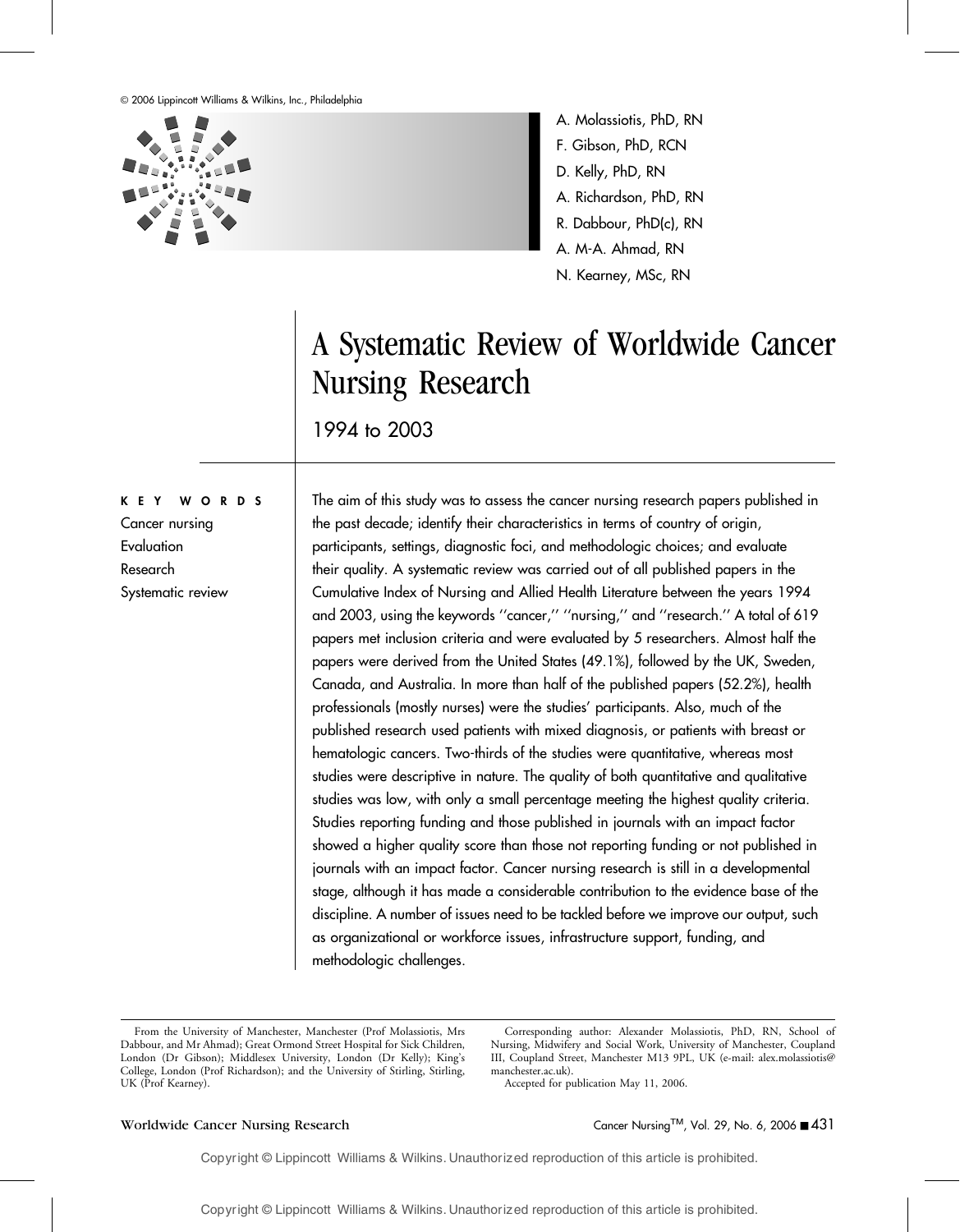ursing research in general is a rapidly developing field, although its performance against other biomedical disciplines is considered to be poor. This is especially evident in the countries where national research assessment exercises take place, such as in the UK, Australia, Hong Kong, New Zealand, South Africa, and elsewhere. Reasons for this poor performance are discussed and debated widely, and include among other reasons the lack of a research culture in nursing and chronic underfunding. $1-3$ Nevertheless, these data are limited to countries where such an assessment exercise takes place, and they do not necessarily reflect the situation in the United States or Canada.

Undoubtedly, cancer nursing has established itself as a main nursing specialty and the discipline looks to research to provide the evidence base for its practice. Since 1974 when the first dedicated journal for cancer nursing research was established (Oncology Nursing Forum), followed in 1978 by the first international peer-reviewed cancer nursing journal (Cancer Nursing), many nurses have carried out research and disseminated research findings. Since then, research has rapidly expanded and a number of other cancer nursing journals were founded, including (indicatively) a specialist pediatric oncology nursing journal in 1984 (Journal of Pediatric Oncology Nursing) and followed in the 1990s by European journals, such as the European Journal of Cancer Care in 1994 and the European Journal of Oncology Nursing in 1997, all publishing international research. Such expansion in academic peer-reviewed journals highlights the acute need for disseminating through such mediums, ever increasing cancer nursing research activity. It also illustrates the relative ''youth'' of the academic discipline of cancer nursing research. Furthermore, this also reflects what Wilson-Barnett<sup>4</sup> calls a "new level of maturity" in some areas of cancer nursing research that reflected the researchers' determination to tackle challenging practice issues and to offer cogent presentations of sophisticated research studies. However, no formal evaluation has taken place so far of the cancer nursing research output and its characteristics. Indeed, no such evaluation was found for any other nursing specialty. Such evaluation is important for identifying trends, uncovering gaps, and providing new research directions, and cancer nurses may use such findings as a guide in developing their future research endeavors.

There are a number of ways to evaluate the quality of published research, including citation analysis or bibliometric measurement. However, as a discipline, nursing is not well represented in the Institute for Scientific Information (ISI), which produces the annual journal citation reports and includes only 1 cancer nursing-specific journal among the 36 included in the ISI for 2004 (Cancer Nursing). A second journal included in the ISI edited by a nurse, publishing a considerable number of nursing papers (European Journal of Cancer Care), is considered to be multidisciplinary in nature and it is not listed in the nursing index of the ISI. Hence, an evaluation was carried out by reviewing papers cited in Cumulative Index of Nursing and Allied Health Literature (CINAHL), an electronic database of publications which

includes mostly nursing/allied health journals. The aim of this evaluation was to quantify cancer nursing research output and identify key trends and issues that have proven relevant to cancer nurse researchers. Specific objectives were:

- a. to describe the publication output of cancer nursing research in terms of country of origin, areas of foci, subjects, settings, and methodologies used,
- b. to explore whether published work is funded or not, and
- c. to assess the quality of both quantitative and qualitative studies published.

## ■ Methods

A review of the literature was carried out between the years 1994 and 2003, covering a decade of research. It is acknowledged that cancer nurses publish in journals of other disciplines (ie, medical or psychologic), but it would have been difficult to identify which papers were specifically written by nurses. Keywords used for retrieval of publications included ''cancer'' (MeSH term: neoplasm), ''nursing,'' and "research." "Nursing" is an MeSH term used with diseases for nursing care and techniques in their management. It includes the nursing role in diagnostic, therapeutic, and preventive procedures. Papers were included in the review if they were reporting research findings of any language and were published between January 1, 1994 and December 31, 2003 in CINAHL. Papers were excluded if they were literature reviews, clinical reports, dissertations, conference abstracts, other gray literature, discussion papers, editorials, or letters to the editor, in order to capture only the output of published research.

## ■ Data Collection

A data extraction sheet was developed to obtain the required data from each paper. Items included the year of publication, the country of origin of the article, title of paper and first author, the name of the journal where it was published, the impact factor of the journal (if any), the language of the paper, the setting of the study, the population (adult cancer or children and young people), description of participants, the background of the principal investigator (both in terms of profession and place of work), diagnostic group of patients participating in the study, funding source (dichotomous yes-no item), methods used (both in terms of design and data collection method), and sample size. A keyword describing the focus of the study was also included. Finally, 2 sections made judgments about the quality of the reports, one devoted specifically to quantitative and the other to qualitative studies. Country of origin was considered to be that reported under the principal investigator's name, although on several occasions consultation with other bibliographic sources was necessary to confirm this.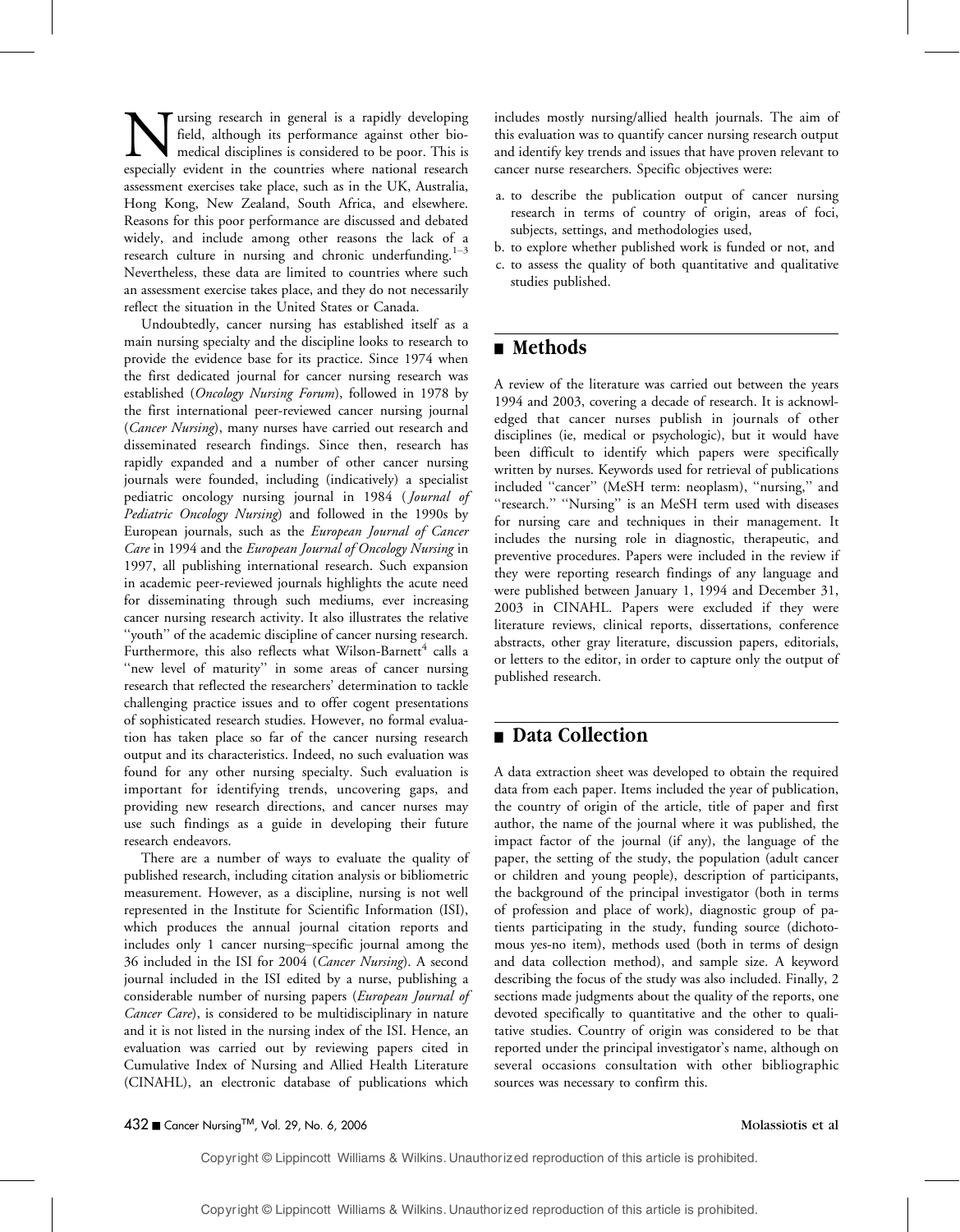## **n** Assessment of the Quality of Studies

The quality of quantitative studies was assessed using a 3 grade system developed by Mann<sup>5</sup> and adapted by the NHS Centre for Reviews and Dissemination at the University of York in the UK, as part of specific improving outcomes series. In more detail, grade I refers to randomized controlled trials, subdivided into grade IA, where sample size has been calculated and an accurate, standard definition of outcome variables is provided; grade IB, where only the latter is provided; and grade IC, where neither of the 2 are provided. Grade II refers to prospective studies with a comparison group (nonrandomized trial or good observational study) or retrospective studies with controls effectively for confounding variables. This grade is subdivided into grade IIA, where calculation of sample size has taken place, accurate standard definition of outcome variables is provided, and adjustment for the effects of important variables is included; and grade IIB where at least one of the above is provided. Finally, grade III includes all other studies, subdivided into IIIA, when a comparison group, calculation of sample size, and accurate standard definition of outcome variables are included; grade IIIB, when at least one of the above is included; and grade IIIC when none of these are included.

Qualitative studies were assessed using a rating system developed by Cesario et al.<sup>6</sup> Accordingly, studies were scored in relation to 10 items on a scale of  $0 =$  no evidence,  $1 =$  poor,  $2 =$ fair, and 3 = good evidence. Items inquired about the descriptive vividness of the study, methodologic congruence (rigor in documentation, procedural rigor, ethical rigor, and confirmability), analytical preciseness, theoretical connectedness, heuristic relevance (intuitive recognition and relationship to existing body of knowledge), and applicability. Scores between 22.5 and 30 represented studies of good quality (QI), scores of 15 to 22.4 represented studies of fair quality (QII), and scores less than 15 reflected studies of poor quality (QIII).<sup>6</sup>

#### ■ Process

All the abstracts from the articles identified through the database were retrieved. One reviewer read all abstracts and excluded those that did not meet the inclusion criteria. Then, the full text of the selected papers was obtained, either electronically or by ordering articles. A pilot assessment of both the core and qualitative and quantitative data extraction sheet was carried out with 10 papers. Subsequently, several items on the sheet were expanded or clarified. A review team of 5 researchers undertook the data extraction. The reviewers were all experienced in conducting systematic reviews with 3 of them having published such reviews in the past in prestigious journals and all having contributed in the past in such reviews. All reviewers were educated at the PhD level. All 5 reviewers took part in reviewing the papers and completing the data extraction sheet. The number of papers they reviewed ranged from 70 to 300 each, based on the reviewers' specialty and experience with the wider topics (ie, all papers referring to children and young adults were reviewed by an experienced children's and young adult's researcher/lecturer). Each paper was reviewed by one of the team members and then one other reviewer (A. M.) checked all data extraction sheets for consistency with the terms used and to identify and resolve where possible any missing data. The same reviewer also assessed a random sample of about 20% of all papers to assess whether the 2 reviewers agreed in these cases, thus exploring interrater agreement. Agreement with the review data was high, with disagreements present in only about 30 papers altogether, mostly in relation to the keyword used for the therapeutic focus of the paper, which was resolved after discussion.

Keywords describing the focus of each study (nearly 200) were grouped together under a smaller number of broad categories, using simple thematic analysis. Three of the 5 reviewers took part in the classification of keywords: all keywords were grouped by one of the reviewers and then categories and keywords were checked independently by 2 reviewers. Final categories were agreed completely by all 3 assessors.

### ■ Data Analysis

Data were coded and entered into a statistical package (SPSS). Descriptive statistics were used with all variables, summarizing the data. Kruskal-Wallis tests were carried out between the quality of the published papers and whether an impact factor was assigned in a journal or not, and between the quality of the published papers and whether the study was funded or not. For each country, the number of publications was calculated. The ratio of publications per country was also calculated in terms of each country's population (expressed in millions of inhabitants) and gross domestic product (expressed in billions of \$US). The latter comparator was used as an indicator of productivity often used in other similar medical studies<sup>10</sup> and also because the cancer nurses' population in most of the countries around the globe is not known or recorded (indeed, cancer nursing as a specialty is not recognized in many countries). It was not possible to calculate other variables, such as the relationships between graduate-level education in cancer nursing and research activity for different countries, as often such information was not reported in the papers.

#### **n** Results

A total of 751 papers were obtained from the database, but 132 were excluded following review of the abstract because they failed to meet the inclusion criteria. A total of 619 papers were retrieved and included in the analysis (list available upon request). There was a mean of 62 papers published per year with a fairly similar number of publications published each year over the chosen decade (Figure 1). For comparison, there were 3,230 publications in CINAHL under the keyword "oncologic nursing"; 689 publications in PubMed database using the keyword ''cancer nursing'' and ''research''; and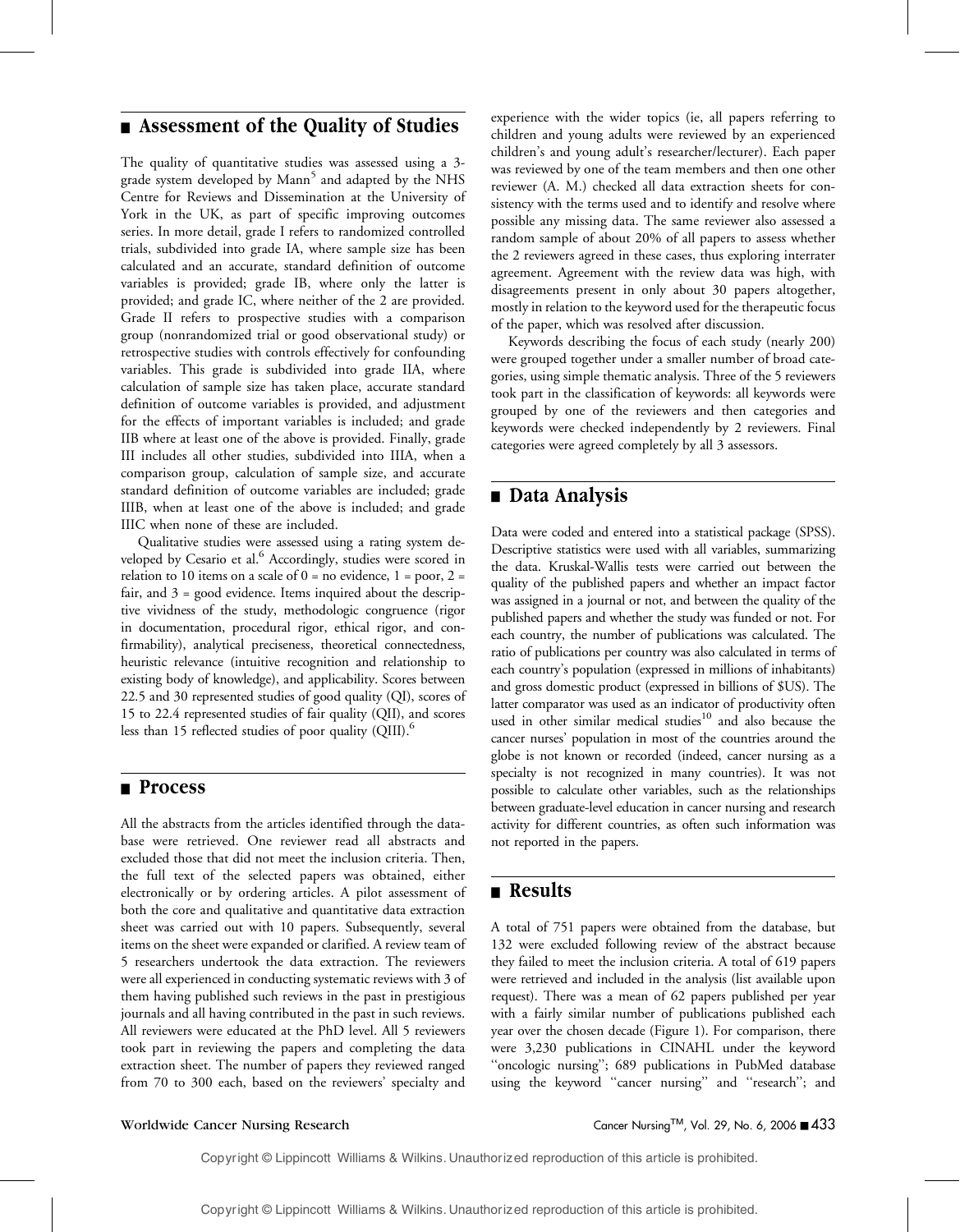

12,406 papers published in CINAHL over the same period under the keyword ''nursing research.''

Almost half of the papers came from the United States (49.1%), followed by the UK (18.4%) and Sweden (8.2%) (Table 1). The European Union countries combined (including Norway which is economically linked to European Union) accounted for 34.1% of the total number of published papers (n = 211 papers). China includes Hong Kong and Taiwan, although the majority of the papers were actually derived from Hong Kong. However, if the number of publications is divided by the country's population (rounded to 2 decimal points), the highest output is derived from Sweden (5.6 papers/million of inhabitants), followed by Finland (2.8/ million), UK (1.9/million), Norway (1.55/million), and Canada (1.48/million). Compared with gross domestic product, the countries with the highest output included Sweden, Finland, the UK, Canada, and Australia (Table 1).

Only 41% of the papers were published in journals with an impact factor, whereas the other 59% were not published in such journals. Impact factors were generally low, with a mean impact factor of  $0.99$  (range =  $0.18-2$ ). One-fifth of the papers came from *Cancer Nursing* (21.5%) and another fifth from Oncology Nursing Forum (20.7%). Papers were published in 77 different journals but 13 journals provided 82.5% of the data, whereas all other journals contributed with less than 1% of the data each (Box 1).

#### Box 1. Journals where more than 1% of cancer nursing research publications appeared for the current review (in descending order).

Cancer Nursing Oncology Nursing Forum Journal of Pediatric Oncology Nursing Journal of Advanced Nursing European Journal of Oncology Nursing (1997-2003) Canadian Oncology Nursing Journal International Journal of Palliative Nursing (1995-2003) European Journal of Cancer Care Journal of Clinical Nursing Clinical Effectiveness in Nursing (1997-2003) Journal of Cancer Education International Journal of Nursing Studies International Journal of Nursing Practice (1995–2003) (NB. The complete list includes a total of 77 journals)

Figure 1 Cancer nursing research papers published between 1994 and 2003 in journals listed by CINAHL.

The language of the papers was primarily English (97.6%), with a small number of papers published in Portuguese  $(n = 2)$ , Spanish  $(n = 3)$ , Africaans  $(n = 2)$ , German  $(n = 2)$ , Finish  $(n = 1)$ , and Chinese  $(n = 1)$ . Funding was reported in 48.4% of the papers, while the rest (51.6%) did not report funding sources.

Table 2 shows the setting of studies, primarily a hospital/ cancer center (71.1%), with studies carried out in the inpatient setting being more than double those in outpatient setting (n = 288 vs 134). The study population included adult

| Table 1 • Cancer Nursing Research Papers<br>Published in Journals Listed by<br>CINAHL Between 1994 and 2003<br>by Country ( $n = 619$ ) |                            |                                                  |                                                                 |
|-----------------------------------------------------------------------------------------------------------------------------------------|----------------------------|--------------------------------------------------|-----------------------------------------------------------------|
| Country                                                                                                                                 | No. of<br>Papers<br>$(\%)$ | Ratio of<br>Papers by<br>Country's<br>Population | Ratio of<br>Papers by<br>Country's Gross<br>Domestic<br>Product |
| <b>United States</b>                                                                                                                    | 304 (49.1)                 | 1.05                                             | 0.03                                                            |
| UK                                                                                                                                      | 114 (18.4)                 | 1.9                                              | 0.07                                                            |
| Sweden                                                                                                                                  | 51(8.2)                    | 5.6                                              | 0.2                                                             |
| Canada                                                                                                                                  | 46(7.4)                    | 1.48                                             | 0.06                                                            |
| Australia                                                                                                                               | 24(3.9)                    | 1.2                                              | 0.06                                                            |
| Finland                                                                                                                                 | 14(2.3)                    | 2.8                                              | 0.1                                                             |
| Netherlands                                                                                                                             | 11(1.8)                    | 0.69                                             | 0.02                                                            |
| China                                                                                                                                   | 10(1.6)                    | 0.007                                            | 0.008                                                           |
| Norway                                                                                                                                  | 7(1.1)                     | 1.55                                             | 0.03                                                            |
| Greece                                                                                                                                  | 6(1)                       | 0.54                                             | 0.04                                                            |
| Japan                                                                                                                                   | 5(0.8)                     | 0.04                                             | 0.001                                                           |
| Denmark                                                                                                                                 | 4(0.6)                     | 0.8                                              | 0.02                                                            |
| Israel                                                                                                                                  | 4(0.6)                     | 0.66                                             | 0.04                                                            |
| Belgium                                                                                                                                 | 3(0.5)                     | 0.03                                             | 0.01                                                            |
| Spain                                                                                                                                   | 3(0.5)                     | 0.07                                             | 0.004                                                           |
| South Africa                                                                                                                            | 3(0.5)                     | 0.06                                             | 0.03                                                            |
| Italy                                                                                                                                   | 2(0.3)                     | 0.03                                             | 0.001                                                           |
| Portugal                                                                                                                                | 2(0.3)                     | 0.2                                              | 0.01                                                            |
| <b>Brazil</b>                                                                                                                           | 2(0.3)                     | 0.005                                            | 0.004                                                           |
| Iran                                                                                                                                    | 1(0.2)                     | 0.01                                             | 0.009                                                           |
| Germany                                                                                                                                 | 1(0.2)                     | 0.01                                             | 0.0005                                                          |
| Egypt                                                                                                                                   | 1(0.2)                     | 0.01                                             | 0.01                                                            |
| Korea                                                                                                                                   | 1(0.2)                     | 0.02                                             | 0.002                                                           |

CINAHL indicates cumulative Index of Nursing and Allied Health Literature.

Copyright © Lippincott Williams & Wilkins. Unauthorized reproduction of this article is prohibited.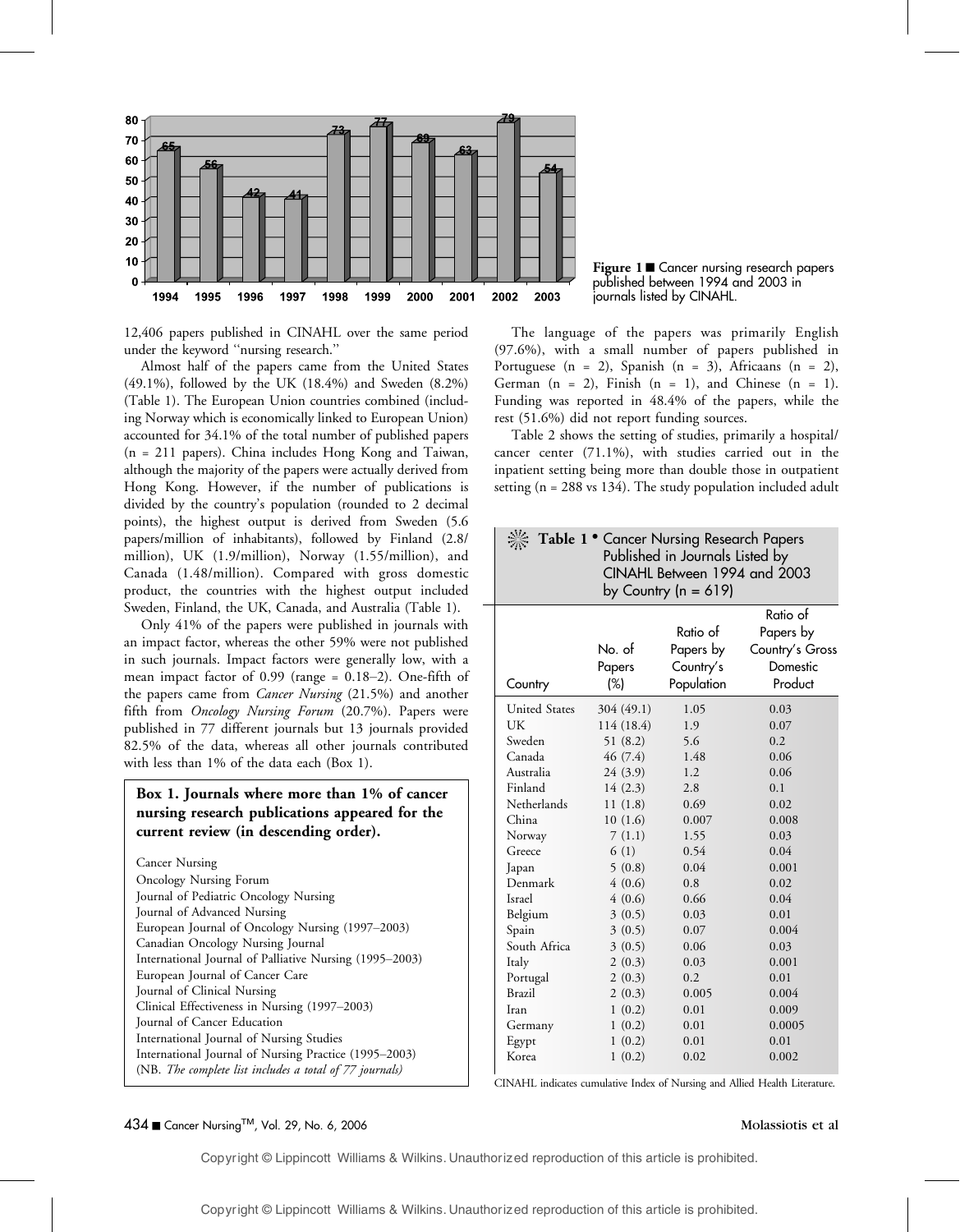|  | Table 2 • Settings, Location, or Source of |
|--|--------------------------------------------|
|  | Information Regarding the Studies          |
|  | Included in the Review*                    |

| Setting/Sources of Information | n   | %    |
|--------------------------------|-----|------|
| Hospital/cancer center         | 322 | 71.1 |
| Community                      | 121 | 20.4 |
| National (surveys)             | 58  | 9.7  |
| International (surveys)        | 19  | 3.2  |
| Hospice                        | 10  | 1.7  |
| Records/papers                 | 10  | 1.7  |
| Educational                    |     | 1.2  |
| Other                          | 45  | 6.0  |
|                                |     |      |

\*Percentages are higher than 100%, as in some studies there were more than 1 setting or source of information reported.

cancer patients (49.8%), nurses (31.5%), children and young people (15.9%), both adults and children (2.3%), and other health professionals (0.5%). More specifically, participants were mainly nurses and patients with early disease or advanced disease (Table 3).

Most of the authors (referring to Principal Investigator [PI]) were most often affiliated with an academic institution/ university (63.1%), 36.3% of PIs were clinical nurses, 0.4% came from charities, and 0.2% from the industry. In most cases, the PI was a nurse (93%). Furthermore, most studies were single-site studies (63.7%), with 36.3% being multicenter (with at least 2 centers involved). Similarly, the research team composition (authorship) was usually from a single institution (60.6%), with 39.4% from more than 1 institution. Evidence of multidisciplinary research team com position existed in only an almost negligible fraction of the published papers.

In terms of diagnostic focus, most studies used mixed cancer samples ( $n = 289, 63.6\%$ ), followed by studies using patients with breast cancer (14.6%) and patients with hematologic cancers (10.5%) (Figure 2). Nearly one-third (2.8%) of the hematologic papers were specifically related to patients who had undergone a bone marrow transplant. As can be seen in the same figure, the diagnostic focus of cancer nursing research did not match the incidence percentage (for 1998) of these cancers.

Two-thirds of the published studies were quantitative in nature (60.2%), whereas 31.3% were qualitative and 8.5% used mixed methods. As can be seen in Table 4, most quantitative work was descriptive and used survey designs, whereas the most common qualitative design was phenomenology. The most common data collection method (56.2%) was a questionnaire (Table 5). Sample sizes ranged from 1 subject to 2,855. The mean sample size for quantitative work was 204, whereas the mean sample size for qualitative work was 26 (while the mode for the latter was 10). Two hundred seventy-five (46.5%) of the studies involved samples of less than 50 subjects (11.5% with less than 10 subjects), with 113 studies (20%) between 51 and 100 subjects, 144 studies (26.5%) between 101 and 500 subjects, 21 studies (4%)

between 501 and 1,000 subjects, and 15 studies (3%) had over 1,000 subjects.

As can be seen in Table 6, most quantitative studies were considered to be grade III, suggesting low quality. There was a significant difference between the quality score assigned and whether the paper was published in a journal with an impact factor or not  $(P < .001)$ , with those published in a journal with an impact factor demonstrating a better quality scoring overall. Similarly, studies which reported a funding source had a significantly better quality scoring than those not reporting a funding source ( $P = .002$ ). Quality assessments of the qualitative studies were also low, with most papers scoring in the category of ''poor'' (Table 6). Once again, papers published in journals with an impact factor had a significantly better quality score ( $P = .003$ ). There was also a trend in qualitative studies that reported a funding source to score better in terms of quality ( $P = .071$ ), but this did not reach statistical significance.

Simple thematic analysis, as described earlier for the keywords, was also used to categorize the words used to describe the foci of research. The 5 most common categories of study focus were related to symptoms; nursing issues/roles; psychosocial issues; cancer services; and experiences of patients, caregivers, and nurses (Table 7). The category of ''symptoms'' included mostly descriptive studies of various symptoms as well as symptom assessment and symptom management studies. Pain and fatigue were the symptoms with the largest number of papers (26 and 17, respectively), whereas other symptoms, represented only with a small number of papers, included infections (n = 2), nausea and vomiting  $(n = 2)$ , sleep  $(n = 3)$ , skin and wound care  $(n = 4)$ , diarrhea (n = 2), breathlessness (n = 2), mouth care (n = 4), and lymphedema  $(n = 1)$ . The category of psychosocial issues had "coping" as its most common topic. The category of complementary therapies included studies on relaxation, massage, music therapy, art therapy, and therapeutic touch. Nursing concepts included comfort, caring, humor, hope, or grief. The category of ''research issues'' primarily included

 $\mathcal{H}$  Table 3  $\bullet$  Participants in the Studies Included in the Review\*

|                                       | n   | ℅    |
|---------------------------------------|-----|------|
| <b>Nurses</b>                         | 284 | 46.9 |
| Early disease                         | 166 | 27.4 |
| Advanced disease                      | 128 | 21.2 |
| Carers/relatives/parents              | 64  | 10.6 |
| Children                              | 48  | 8.0  |
| Other health professionals            | 27  | 4.5  |
| Healthy subjects (at risk for cancer) | 6   | 1.0  |
| Student nurses                        | 5   | 0.8  |
| Other                                 |     | 1.2  |
| Not specified                         | 18  | 3.0  |

\*Percentages are higher than 100%, as in some studies there was more than 1 group of participants included. Thirty-one (5.1%) studies did not include any participants but were record reviews, reviews of published papers, or documentary analysis.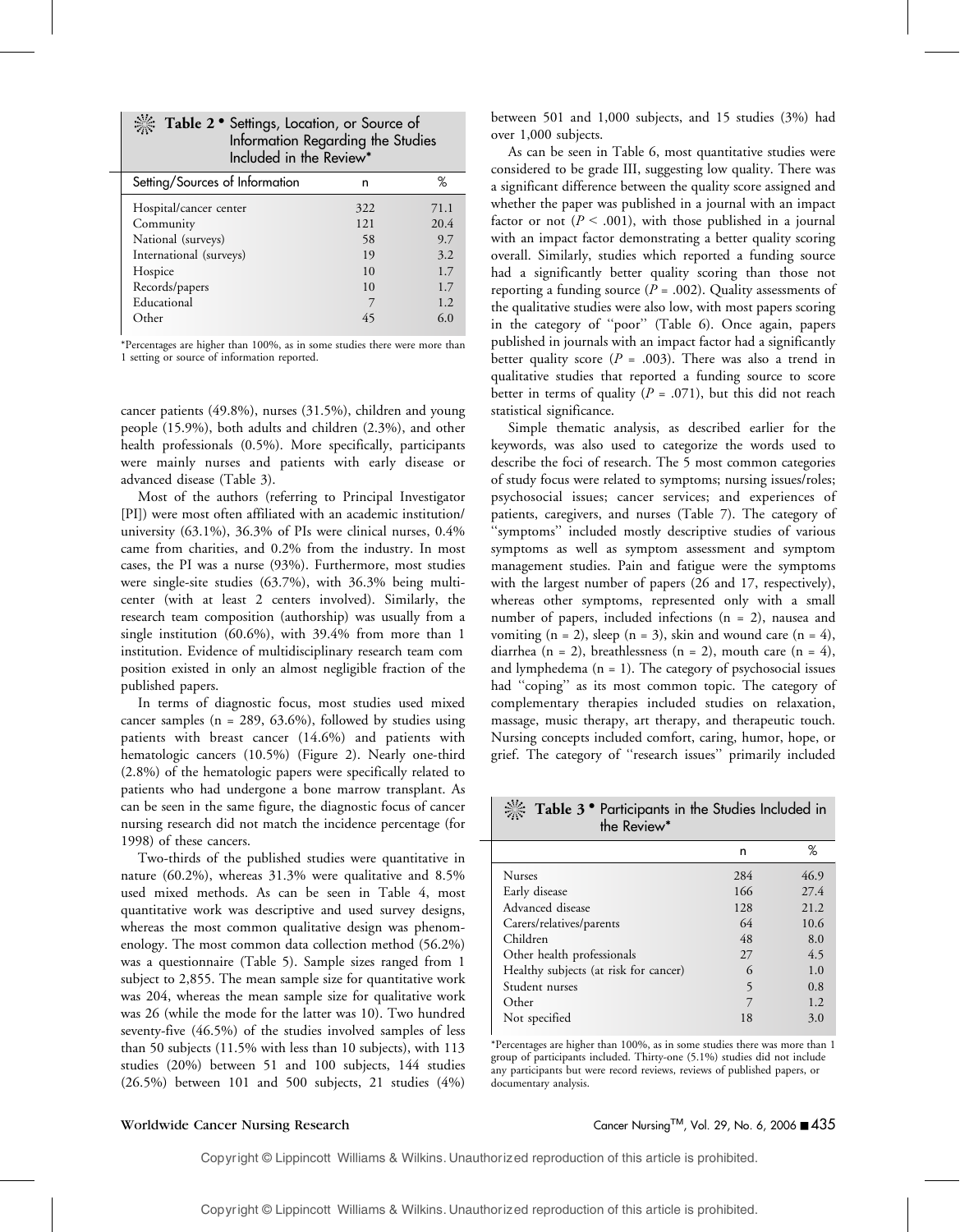

Figure 2 **P** Percentage of papers published with a specific diagnostic focus compared with the incidence of cancers in the developed world.\* \*Cancer incidence is based on data from References 7 and 8.

studies on research priorities (12/21). Other studies with small frequencies that were not classified in the above categories included studies on sexuality, culture, meaning of

| Table 4 • Designs Used in the Studies Reviewed |                |                |
|------------------------------------------------|----------------|----------------|
| Design                                         | n              | ℅              |
| Descriptive studies                            | 244            | 40.4           |
| Cross-sectional/survey                         | 180            | 29.5           |
| Prospective/longitudinal                       | 49             | 8.1            |
| Retrospective                                  | 17             | 2.8            |
| Comparative/quasi-experimental                 | 47             | 7.7            |
| Phenomenology                                  | 46             | 7.4            |
| Randomized trial                               | 36             | 5.9            |
| Pilot study                                    | 25             | 4.1            |
| Grounded theory                                | 15             | 2.5            |
| Record review                                  | 15             | 2.5            |
| Delphi technique                               | 14             | 2.3            |
| Ethnography                                    | 12             | $\overline{2}$ |
| Instrument validation                          | 12             | $\overline{2}$ |
| Systematic review                              | 12.            | $\overline{2}$ |
| Secondary analysis of data                     | 11             | 1.8            |
| Audit                                          | 11             | 1.8            |
| Case study                                     | 8              | 1.3            |
| Action research                                | 7              | 1.2            |
| Ethology                                       | 4              | 0.7            |
| Concept analysis                               | $\overline{2}$ | 0.3            |
| Meta-analysis                                  | $\overline{2}$ | 0.3            |
| Educational evaluation                         | $\overline{2}$ | 0.3            |
| Qualitative testing of intervention            | 1              | 0.2            |
| Psychoanalytic approach to interview           | $\mathbf{1}$   | 0.2            |
| Crossover                                      | $\mathbf{1}$   | 0.2            |
| Other, unclassified or missing data            | 91             | 12.8           |

illness, central venous access devices, smoking cessation, and primary care issues.

### **n** Discussion

The current study is the first systematic assessment of cancer nursing research to date. It showed that over a period of 10 years, 619 cancer nursing research papers were published worldwide. Although this number may not seem overly impressive, it does show a significant contribution to the body of nursing knowledge. However, in the absence of other nursing specialty comparators, it is difficult to draw definitive conclusions. The only comparator available is from the broad area of ''supportive and palliative care,'' where worldwide output from all disciplines and all journals from

| <b>Key Table 5 •</b> Data Collection Methods Used in the<br>Reviewed Studies* |
|-------------------------------------------------------------------------------|
|                                                                               |
|                                                                               |

| Data Collection Method   | n   | %    |
|--------------------------|-----|------|
| Questionnaires           | 335 | 56.4 |
| <b>Interviews</b>        | 187 | 31.5 |
| Observation              | 55  | 9.3  |
| Physiologic measures     | 30  | 4.6  |
| Focus groups             | 27  | 4.6  |
| Chart/record review      | 36  | 6.1  |
| Literature search        | 12  | 2    |
| Narratives-story telling | 3   | 0.5  |
| Video-recording          | 3   | 0.5  |
| Other                    |     | 0.7  |

\*Percentages are higher than 100%, as in some studies there was more than 1 data collection method used (mixed designs).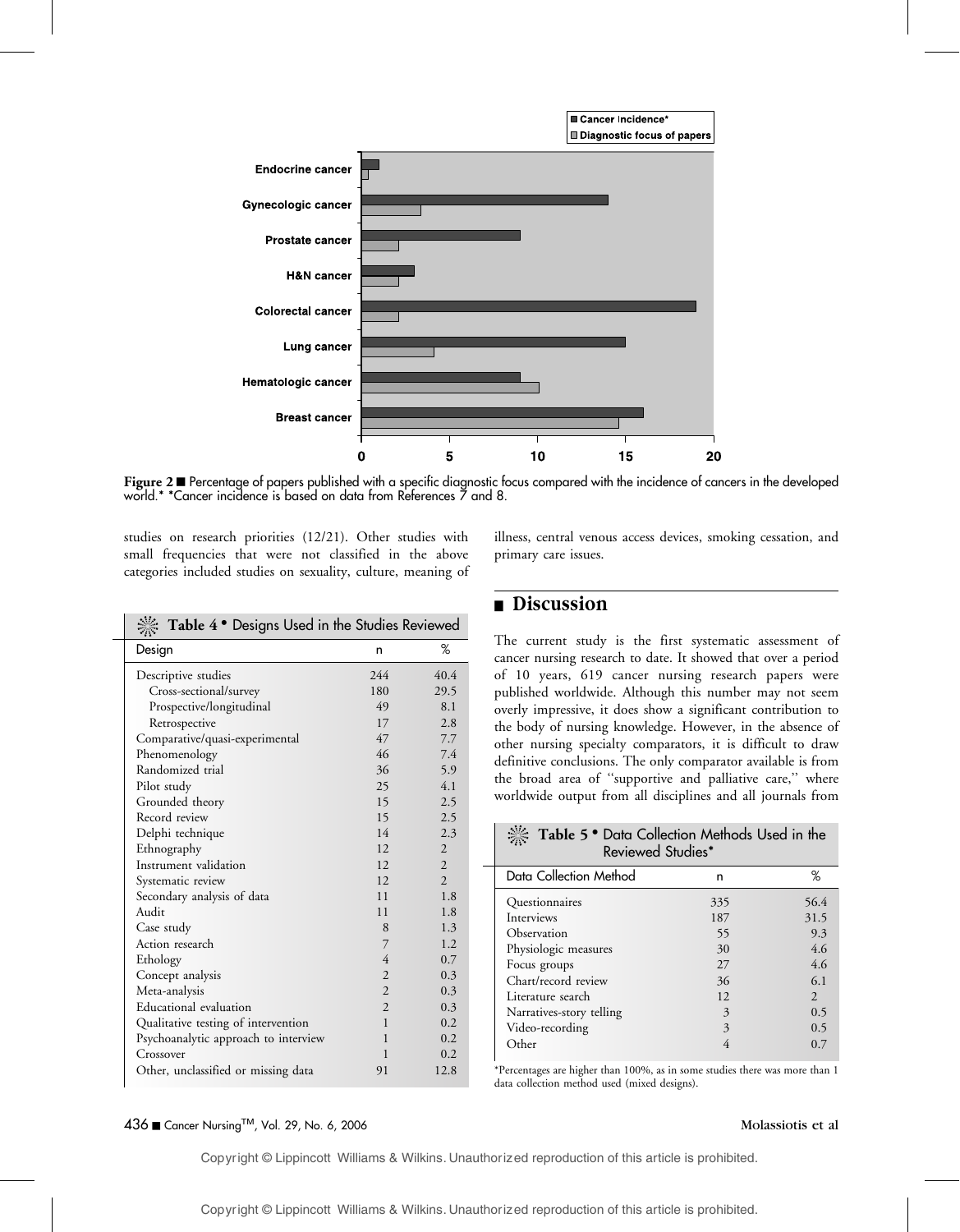| Table 6 . Quality of the Reviewed Studies |     |      |  |
|-------------------------------------------|-----|------|--|
|                                           | N   | ℅    |  |
| A. Quantitative studies                   |     |      |  |
| ΙA                                        | 2   | 0.5  |  |
| <b>IB</b>                                 | 15  | 3.5  |  |
| IC.                                       | 22  | 5.1  |  |
| <b>IIA</b>                                | 7   | 1.7  |  |
| <b>IIB</b>                                | 43  | 10   |  |
| <b>IIIA</b>                               | 7   | 1.7  |  |
| <b>IIIB</b>                               | 98  | 22.8 |  |
| ШC                                        | 226 | 54.7 |  |
| B. Qualitative studies                    |     |      |  |
| QI (Good)                                 | 13  | 6.5  |  |
| QII (Fair)                                | 62  | 32   |  |
| QIII (Poor)                               | 123 | 61.5 |  |

both the Science Citation Index and the Social Science Citation Index between 1994 and 2002 was an average of 977 papers annually.<sup>9</sup>

There does not seem to be a significantly increased output over the years, although it is evident that after 1998 more papers were published, perhaps as a result of the establishment of 2 more cancer nursing journals around this time. Also, the role of the Internet is likely to increase the available sites for nurses to share research findings in the future and this may have an effect in studies published in traditional academic nursing journals.

The United States was by far the country contributing most papers with almost half the papers included in the review coming from this nation. This is not surprising as the United States has a longer history of nursing research, started university-based nursing training ahead of many other countries, has more access to research funding (ie, NCI) than any other country, and has been professionally organized with a very strong and influential Oncology Nursing Society for some time. However, when these results are seen in light of each country's population, the Nordic countries (Sweden, Finland, and Norway) seem to be leading the way together with the UK. Sweden by far exceeds publication rates, with 5.9 publications/millions of inhabitants, with the United States being only seventh in this order. What is interesting is when publications are compared with each country's population, small countries, such as Denmark, the Netherlands, Israel, Greece, and Portugal, are all included in the top 12 countries of publication. Similar results are also obtained for publications in relation to each country's gross domestic product, with Finland and Sweden leading the way again, and with the United States being only 13th in this order behind small countries such as Portugal, Norway, Denmark, Israel, and Greece. Similar trends are also observed in biomedical cancer research,<sup>10</sup> whereby it was shown that smaller countries such as Greece doubled their output in the past decade and Belgium substantially increased output, whereas significant increases in the mean impact factor of published papers were noted for countries such as the Netherlands, Finland, Austria, Greece, Belgium, and Spain. The higher

publication rates from Sweden and Finland may be influenced by the fact that PhD students must publish a number of papers before they can defend their theses as well as the considerable funding available from the Nordic Cancer Societies. It is notable that smaller countries, such as Nordic countries, Greece, Netherlands, Israel, and Portugal, contribute with a significant output related to cancer nursing research. Clearly, there are professional, cultural, and historical factors that merit further research to explain this finding. Nevertheless, although the United States is undoubtedly in the leading position of cancer nursing research publications, the publication number is not a poor showing on behalf of the other countries, if the difference in the availability of research funding in the United States and Europe or rest of the world is considered.

For those papers published in journals with an impact factor, the mean impact factor was 0.99. This is encouraging, compared with all ''nursing'' journals listed by the Social Sciences Citation Index for 2004, whereby the highest journal has an impact factor of 1.71 and only 6 journals achieved an impact factor of more than 1.00. This suggests that cancer nursing research is being published in nursing and nonnursing journals (with higher impact factors), thus influencing both cancer nursing and the wider cancer care arena. Many cancer

| Table 7 . Foci of Studies Reviewed                 |                    |  |  |
|----------------------------------------------------|--------------------|--|--|
|                                                    | No. of occurrences |  |  |
| Symptoms                                           | 108                |  |  |
| Nursing issues/roles                               | 87                 |  |  |
| Psychosocial issues                                | 57                 |  |  |
| Cancer services                                    | 48                 |  |  |
| Experiences of patients, carers, and nurses        | 33                 |  |  |
| Quality of life                                    | 23                 |  |  |
| Nursing theory and concepts                        | 22                 |  |  |
| Research issues: utilization, barriers, priorities | 21                 |  |  |
| Patient education                                  | 17                 |  |  |
| Complementary therapies                            | 17                 |  |  |
| End-of-life issues                                 | 16                 |  |  |
| Communication                                      | 13                 |  |  |
| Patient-nurse relations                            | 12                 |  |  |
| Cancer treatment effects                           | 11                 |  |  |
| Spirituality                                       | 11                 |  |  |
| Ethical issues                                     | 11                 |  |  |
| Needs assessment                                   | 11                 |  |  |
| Decision making                                    | 10                 |  |  |
| Burnout and job satisfaction                       | 9                  |  |  |
| Nursing diagnosis                                  | 7                  |  |  |
| Patient information needs                          | 7                  |  |  |
| Patient satisfaction                               | 6                  |  |  |
| Patient follow-up                                  | 6                  |  |  |
| Prevention                                         | 6                  |  |  |
| Occupational safety                                | 5                  |  |  |
| Nursing education                                  | 5                  |  |  |
| Administration of chemotherapy                     | $\overline{4}$     |  |  |
| Development of scales                              | 4                  |  |  |
| Other                                              | 32                 |  |  |
| Total                                              | 619                |  |  |

Copyright © Lippincott Williams & Wilkins. Unauthorized reproduction of this article is prohibited.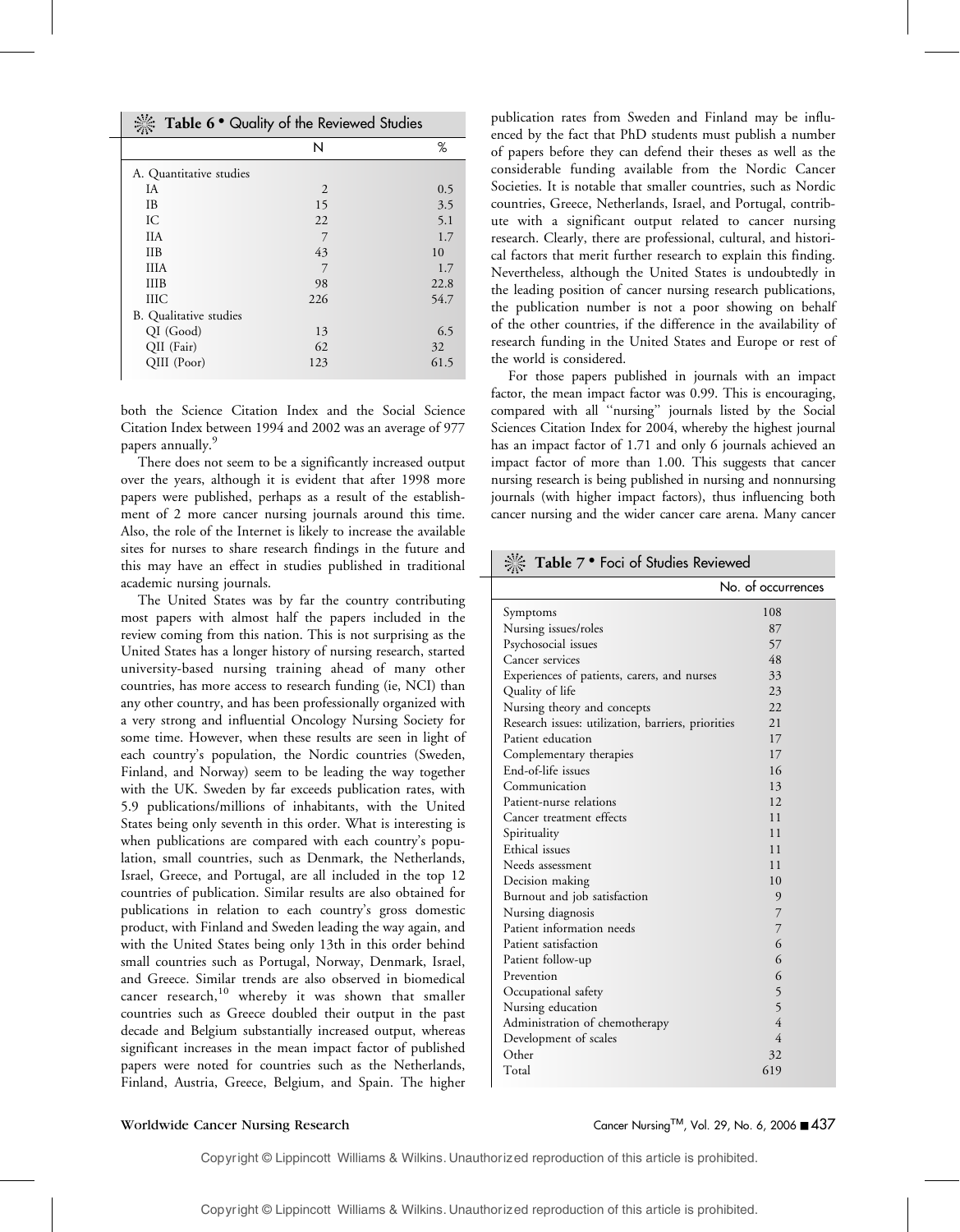nursing researchers admittedly publish their work in biomedical and psychosocial journals with higher impact factors not listed by CINAHL; however, these would have been difficult to identify for the pragmatic reasons explained earlier. Furthermore, although papers were published in an extensive list of 77 journals altogether, most papers (82.5%) were being published in a small number of high-quality and reputed journals, half of which have an impact factor. This also suggests a growing sense of academic community within cancer nursing and an emergence of highly respected journals with robust peer review systems.

The language of publication in most of the papers was English, suggesting a publication bias toward English-speaking countries (or where English is a major language), but also a bias in the electronic databases, such as CINAHL, which include only a small number of journals not published in English. From experience, many researchers from non–Englishspeaking countries find it difficult to write in English at an academic level. The near-monopoly of English as the medium of communicating research is a major obstacle in sharing practice and research worldwide. This may professionally isolate nurses who cannot have access to readily available evidence for their practice in their own language. Once again, the contribution of the Internet may alter this situation in the future.

Half the papers had nurses or other health professionals as participants. This, in combination with one of the most common research foci being ''nursing issues/nursing roles,'' suggests that a large part of the research carried out is concerned with professional and practice development issues as well as role delineation. This may suggest that nurses have concerns with their own role and the needs of patients at particularly difficult times during their illness. This may also be indicative of the developmental stage of cancer nursing, indeed a characteristic of nursing as a whole. Nevertheless, there was a decrease over the years about ''nursing issues'' because although they accounted for 43% of the papers published in 1994, they accounted for 14% to 30% of the papers published over the following decade. Much of the patient-oriented work is with patients earlier in their disease trajectory, perhaps because work with patients with advanced cancer can be perceived as more challenging for both practical and ethical reasons. Work with caregivers is minimal, with only 1 out of 10 studies focusing on caregivers. This is often a group with unmet needs and an underresearched group, hence, future work should address the needs of carers.

Much of the published work are derived from academic settings using a single site only for data collection. This is an expected finding as universities strive for excellence in a competitive academic market. Publication profiles are a key means for increasing their prestige and can act as a quality indicator for nurses employed there. However, as joint posts between academic and clinical institutions emerge, this situation may also change in the future.

The very small proportion of multidisciplinary work is disappointing, especially in the current context of global complex problems requiring an interdisciplinary approach. It has frequently been argued that nurses should participate in

interdisciplinary research.<sup>11</sup> If many of the most difficult problems in global or local healthcare are to be solved, they must be tackled from a broader context than any single discipline can provide. Involving researchers from a range of disciplines enables research teams to consider issues from a wide variety of perspectives using a range of methodologic approaches if we are to achieve positive outcomes. This also increases professional isolationism and misses out the opportunity to influence care at a broader healthcare level. We also need to be confident in our own unique contribution to researching the issues and concerns that cancer patients face and build on our unique strength, that of our focus on the human experience and commitment to making the experience as good as it can become.<sup>12</sup>

The diagnostic focus of research seems disproportionate to the disease burden. With 6 out of 10 studies focusing on generic issues of patients with a mixed cancer diagnosis, it suggests that research seems to concentrate on broad issues across all cancers rather than on specialist care needs. With the exception of breast and hematologic cancers (where most of the specialist cancer nursing research is), all other research has been limited in specific diagnostic foci and is disproportionate to specific disease burden. There is an urgent need to move from generic issues that have already been researched to an exploration of more complex and specialist research, which is proportionate to the disease burden. There is absence of work with a number of cancers (ie, brain, testicular, stomach, liver, pancreatic, or bladder) and minimal work with some of the most common cancers (ie, lung, colorectal, or prostate). This is a similar finding within biomedical publications and often relates to the funding awarded from large funding agencies.<sup>7</sup> This diagnostic focus is also absent from research with children and young people, where, other than brain tumors, research often seeks to include the range of hematologic and solid tumors.

Two out of 3 studies were quantitative, using mostly descriptive and survey designs. Time constraints of clinical nurses, lack of funding for most of the cancer nursing research, and the fact that much of the unfunded work are derived from nurses carrying out small-scale research as part of a postgraduate degree may all contribute to this picture. It is also evident that more complicated research designs account for a very small proportion of the overall research output. Among the qualitative research designs, phenomenology seems to be the most preferred design, which may suggest an interest in the experience of cancer from the perspective of the nursing profession.

The quality of the studies reviewed could be considered disappointing. Very few studies, both quantitative and qualitative ones, received high scores. In the majority, important information was not reported, sample sizes were not calculated beforehand, the power of the study was not reported, control for confounding variables was minimal, and clear definitions of outcome variable was absent. Much of the qualitative studies attempted to explain the (often complex) theoretical underpinnings of the chosen method in one small paragraph (which was all the ''Methods'' section of the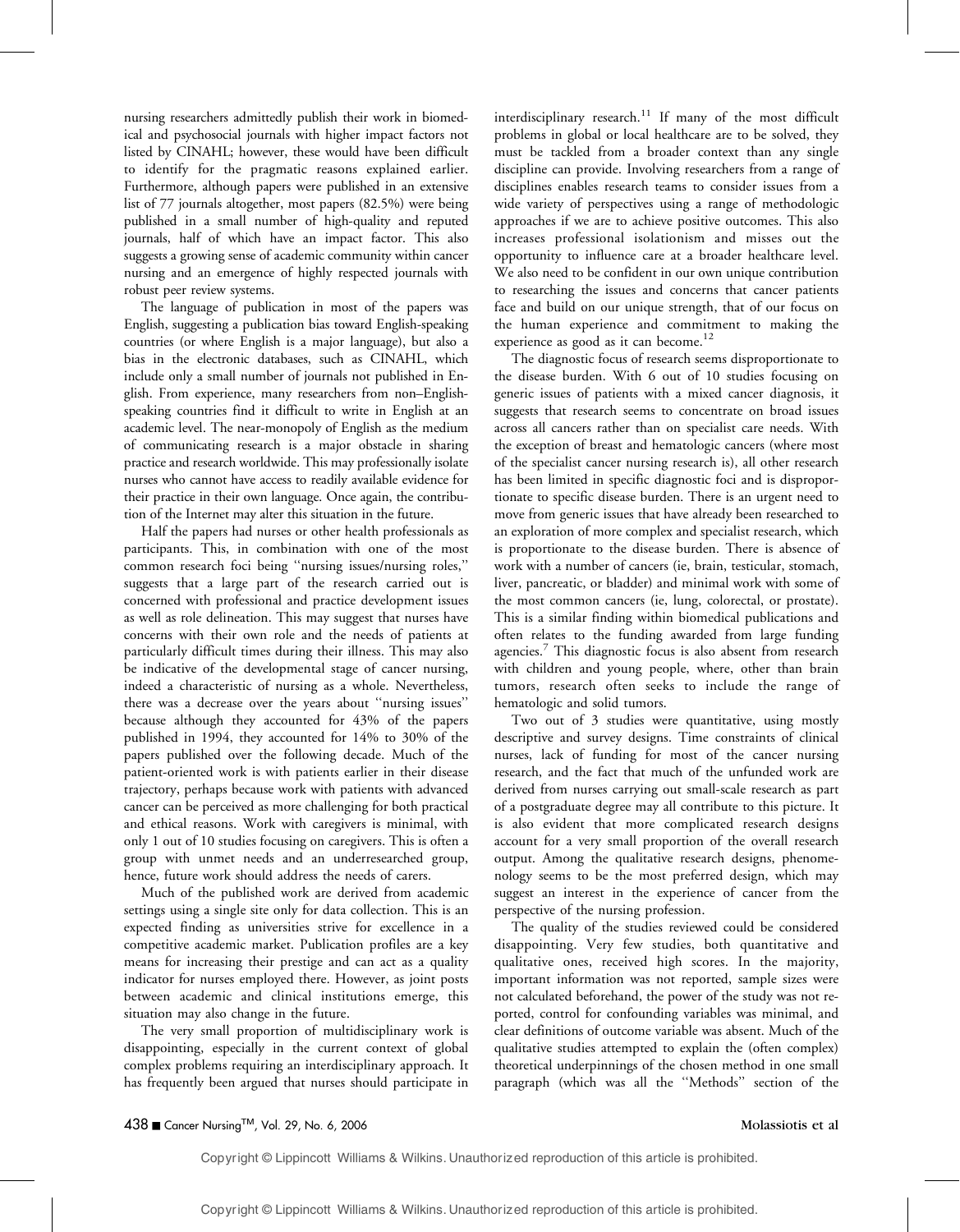article). Inaccuracies and inconsistencies in the study design and explanations were often noticed. Lack of detail was the key characteristic of most of the studies. Previous commentators have drawn attention to the need to improve the quality of qualitative research evidence, in particular, attention needs to be given to methodologic and philosophical detail.<sup>13</sup> If cancer nursing research is to be taken seriously by our interdisciplinary colleagues, quality of reporting should be the first and most important step toward this direction. Further, limited detail makes it almost impossible to allow for the replication of studies. Sample sizes were, however, generally appropriate for the particular designs used.

Symptoms were the most common focus of the studies. This work was mostly descriptive, with little work into symptom management. Work predominantly concentrated on pain and fatigue, accounting for almost 4 out of 10 papers, whereas all other symptoms received minimal attention. Given the complex nature of the symptoms involved, the emphasis on pain and fatigue is not surprising. Nursing issues/roles and cancer services were also common foci of research, suggesting that work around role and practice development, together with research around experiences, psychosocial, and quality of life issues, highlights substantial amounts of research that continue to focus on researchers' particular interests rather than on national or international research priorities.<sup>14</sup>

Research concerning research priorities was a common theme from many parts of the world, however, findings appear to have little relationship with published research priorities. A lot of the research that takes place is dictated by funding priorities, availability of funds, time, resources, and access to specific populations, all of which are outside the sphere of nursing influence or control. Hence, it seems that researching and disseminating research priorities for cancer nursing have not influenced the specialty's research directions in a concrete way. For example, although symptom management is a research priority identified by American,<sup>15</sup> Canadian,<sup>16</sup> European,<sup>17</sup> and Australian<sup>18</sup> studies, the current review showed that most of the work around symptoms is descriptive in nature, with little research around managing symptoms through publishing trials or interventions. Pain, quality of life, and patient education identified as a research priority in past American and European studies<sup>15,17,19</sup> seemed well researched in this review, although other key priorities identified in the past, such as issues around decision making, screening and prevention, ethical issues or communication, were not well-researched areas during the past 10 years. Furthermore, over the 10 years assessed, the issues examined were relatively stable, with only studies focusing on "nursing issues" decreasing, with an increasing focus on "patient issues." There also was a trend in qualitative work increasing (but not substantially) over the years.

The keywords used for this study may be a limitation, as it may have excluded a number of other studies that may have been nurse-led but did not appear in the literature search under the keyword ''nursing.'' A broader search strategy may have resulted in the identification of other papers, although filtering these as nursing or nonnursing would have been difficult. Indeed, a number of the papers published by the authors of the current work did not come up in the list of papers examined, as the keyword ''nursing'' was not included in their index of keywords. However, we were interested in broad patterns of cancer nursing research rather than more specific issues. Nevertheless, the article still provides a fair representation of the research cancer nurses are doing worldwide, as it covers all publications in cancer nursing journals.

## **n** Conclusions and Recommendations for Future Research

As some areas of cancer nursing research reach a stage of maturity, there is an urgent need for more influential and innovative work. We need to engage in broad-spectrum research of patient problems and how to manage these—for example, what is the complementary orientation and unique contribution of cancer nursing research, what are the most effective methods of providing supportive care and at different points in the cancer continuum. The focus should be on methodologic challenges, research considerations, and gaps in the evidence base of our profession establishing who we are, what we do, and what effect we have on patient outcomes, as detailed by Richardson et al. $14$  The drive toward evidencebased practice is essential for cancer nurses to establish who they are, what they do, and what effect they have on patient outcomes. A recent document by the UK's National Cancer Research Institute highlights, after reviewing nearly 9,000 papers in supportive and palliative care, that: (a) work needs to focus more on symptoms such as breathlessness, fatigue, cachexia, agitation, or depression;  $(b)$  work needs to develop on effective solutions to meet patients needs;  $(c)$  evaluate services;  $(d)$  increase work with elderly people and different cultural groups; (e) focus on information delivery for patients, and  $(f)$  develop intervention studies carried out by multidisciplinary research teams.<sup>9</sup>

Symptom management and complex interventions should be a priority for future research, given the popularity of ''symptoms'' so far, with a more balanced focus toward symptoms other than pain and fatigue. More studies are needed with specific and common cancers (other than breast and hematologic). We need to gain more access to funding and publishing such research, and concentrating in a small number of influential and high-quality journals for dissemination of such findings. We also need to work together and collaborate with other disciplines developing multidisciplinary themes (eg, nutrition or psychosocial care) and exert influence through our publication output not only to cancer nursing but to the wider cancer care community (although to some extent, especially from senior researchers, this is already happening).

A number of issues need to be considered that may drive up the quality of cancer nursing research. There is a need to focus on infrastructure to support our research $^{9,12}$  as our lack of progress is intimately related to our research environment.